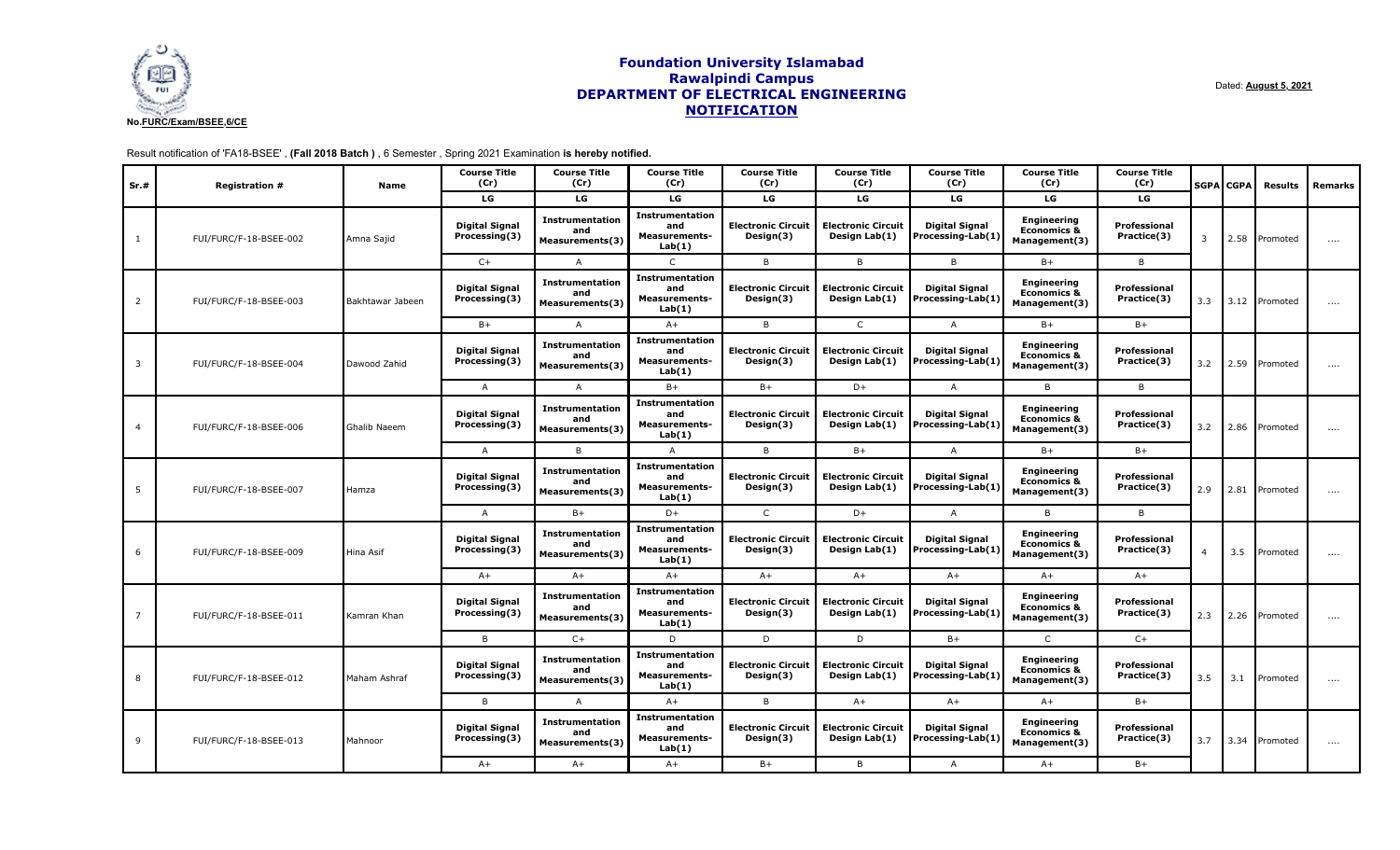

Dated: **August 5, 2021**

Result notification of 'FA18-BSEE' , **(Fall 2018 Batch )** , 6 Semester , Spring 2021 Examination **is hereby notified.**

| Sr.# | <b>Registration #</b>  | Name                      | <b>Course Title</b><br>(Cr)            | <b>Course Title</b><br>(Cr)                      | <b>Course Title</b><br>(Cr)                                     | <b>Course Title</b><br>(Cr)            | <b>Course Title</b><br>(Cr)                | <b>Course Title</b><br>(Cr)                | <b>Course Title</b><br>(Cr)                                   | <b>Course Title</b><br>(Cr) |     | <b>SGPA CGPA</b> | <b>Results</b> | Remarks    |
|------|------------------------|---------------------------|----------------------------------------|--------------------------------------------------|-----------------------------------------------------------------|----------------------------------------|--------------------------------------------|--------------------------------------------|---------------------------------------------------------------|-----------------------------|-----|------------------|----------------|------------|
|      |                        |                           | LG                                     | LG                                               | LG                                                              | LG                                     | LG                                         | LG                                         | LG                                                            | LG                          |     |                  |                |            |
| 10   | FUI/FURC/F-18-BSEE-015 | Mian Muhammad Bilal       | <b>Digital Signal</b><br>Processing(3) | <b>Instrumentation</b><br>and<br>Measurements(3) | <b>Instrumentation</b><br>and<br><b>Measurements-</b><br>Lab(1) | <b>Electronic Circuit</b><br>Design(3) | <b>Electronic Circuit</b><br>Design Lab(1) | <b>Digital Signal</b><br>Processing-Lab(1) | <b>Engineering</b><br><b>Economics &amp;</b><br>Management(3) | Professional<br>Practice(3) | 3.6 | 3.51             | Promoted       | $\ldots$ . |
|      |                        |                           | $\overline{A}$                         | $\overline{A}$                                   | A                                                               | $C+$                                   | $A+$                                       | $A+$                                       | A                                                             | $B+$                        |     |                  |                |            |
| 11   | FUI/FURC/F-18-BSEE-016 | Minahil Ahmed             | <b>Digital Signal</b><br>Processing(3) | <b>Instrumentation</b><br>and<br>Measurements(3) | <b>Instrumentation</b><br>and<br><b>Measurements-</b><br>Lab(1) | <b>Electronic Circuit</b><br>Design(3) | <b>Electronic Circuit</b><br>Design Lab(1) | <b>Digital Signal</b><br>Processing-Lab(1) | <b>Engineering</b><br><b>Economics &amp;</b><br>Management(3) | Professional<br>Practice(3) | 3.2 |                  | 3.16 Promoted  | $\ldots$ . |
|      |                        |                           | $C+$                                   | $\overline{A}$                                   | $\mathsf{C}$                                                    | $C+$                                   | $A+$                                       | B.                                         | $A+$                                                          | $B+$                        |     |                  |                |            |
| 12   | FUI/FURC/F-18-BSEE-017 | Minahil Rehmat            | <b>Digital Signal</b><br>Processing(3) | <b>Instrumentation</b><br>and<br>Measurements(3) | <b>Instrumentation</b><br>and<br><b>Measurements-</b><br>Lab(1) | <b>Electronic Circuit</b><br>Design(3) | <b>Electronic Circuit</b><br>Design Lab(1) | <b>Digital Signal</b><br>Processing-Lab(1) | <b>Engineering</b><br><b>Economics &amp;</b><br>Management(3) | Professional<br>Practice(3) | 3.7 | 3.46             | Promoted       | $\cdots$   |
|      |                        |                           | $\overline{A}$                         | $A+$                                             | $\overline{A}$                                                  | $B+$                                   | $C+$                                       | $\overline{A}$                             | $A+$                                                          | $\overline{A}$              |     |                  |                |            |
| 13   | FUI/FURC/F-18-BSEE-018 | Moeez Ul Din              | <b>Digital Signal</b><br>Processing(3) | <b>Instrumentation</b><br>and<br>Measurements(3) | <b>Instrumentation</b><br>and<br><b>Measurements-</b><br>Lab(1) | <b>Electronic Circuit</b><br>Design(3) | <b>Electronic Circuit</b><br>Design Lab(1) | <b>Digital Signal</b><br>Processing-Lab(1) | <b>Engineering</b><br><b>Economics &amp;</b><br>Management(3) | Professional<br>Practice(3) | 2.8 | 2.53             | Promoted       | $\cdots$   |
|      |                        |                           | $B+$                                   | $B+$                                             | $C+$                                                            | D                                      | D+                                         | $\overline{A}$                             | B                                                             | $C+$                        |     |                  |                |            |
| 14   | FUI/FURC/F-18-BSEE-019 | Muhammad Ahmed            | <b>Digital Signal</b><br>Processing(3) | <b>Instrumentation</b><br>and<br>Measurements(3) | <b>Instrumentation</b><br>and<br><b>Measurements-</b><br>Lab(1) | <b>Electronic Circuit</b><br>Design(3) | <b>Electronic Circuit</b><br>Design Lab(1) | <b>Digital Signal</b><br>Processing-Lab(1) | <b>Engineering</b><br><b>Economics &amp;</b><br>Management(3) | Professional<br>Practice(3) | 3   |                  | 2.78 Promoted  | $\cdots$   |
|      |                        |                           | $\mathsf{A}$                           | $B+$                                             | $B+$                                                            | $\mathsf{C}$                           | D                                          | A                                          | $B+$                                                          | B                           |     |                  |                |            |
| 15   | FUI/FURC/F-18-BSEE-020 | Muhammad Asim             | <b>Digital Signal</b><br>Processing(3) | <b>Instrumentation</b><br>and<br>Measurements(3) | <b>Instrumentation</b><br>and<br><b>Measurements-</b><br>Lab(1) | <b>Electronic Circuit</b><br>Design(3) | <b>Electronic Circuit</b><br>Design Lab(1) | <b>Digital Signal</b><br>Processing-Lab(1) | <b>Engineering</b><br><b>Economics &amp;</b><br>Management(3) | Professional<br>Practice(3) | 3   | 2.6              | Promoted       | $\cdots$   |
|      |                        |                           | $\overline{A}$                         | B                                                | $B+$                                                            | $\mathsf{C}$                           | D                                          | $\overline{A}$                             | $B+$                                                          | B                           |     |                  |                |            |
| 16   | FUI/FURC/F-18-BSEE-021 | Muhammad Basit            | <b>Digital Signal</b><br>Processing(3) | <b>Instrumentation</b><br>and<br>Measurements(3) | <b>Instrumentation</b><br>and<br><b>Measurements-</b><br>Lab(1) | <b>Electronic Circuit</b><br>Design(3) | <b>Electronic Circuit</b><br>Design Lab(1) | Digital Signal<br>Processing-Lab(1)        | Engineering<br><b>Economics &amp;</b><br>Management(3)        | Professional<br>Practice(3) | 2.7 | 2.53             | Promoted       | $\ldots$ . |
|      |                        |                           | $\overline{A}$                         | B                                                | C.                                                              | $\mathsf{C}$                           | E                                          | $\overline{A}$                             | B                                                             | B                           |     |                  |                |            |
| 17   | FUI/FURC/F-18-BSEE-024 | Muhammad Osama<br>Malik   | <b>Digital Signal</b><br>Processing(3) | <b>Instrumentation</b><br>and<br>Measurements(3) | <b>Instrumentation</b><br>and<br><b>Measurements-</b><br>Lab(1) | <b>Electronic Circuit</b><br>Design(3) | <b>Electronic Circuit</b><br>Design Lab(1) | <b>Digital Signal</b><br>Processing-Lab(1) | <b>Engineering</b><br><b>Economics &amp;</b><br>Management(3) | Professional<br>Practice(3) | 2.9 |                  | 2.78 Promoted  | $\ldots$ . |
|      |                        |                           | $\overline{A}$                         | $B+$                                             | $\mathsf{C}$                                                    | $\mathsf{C}$                           | $D+$                                       | $\overline{A}$                             | $C+$                                                          | B                           |     |                  |                |            |
| 18   | FUI/FURC/F-18-BSEE-025 | Muhammad Osama<br>Shabbir | <b>Digital Signal</b><br>Processing(3) | <b>Instrumentation</b><br>and<br>Measurements(3) | <b>Instrumentation</b><br>and<br><b>Measurements-</b><br>Lab(1) | <b>Electronic Circuit</b><br>Design(3) | <b>Electronic Circuit</b><br>Design Lab(1) | <b>Digital Signal</b><br>Processing-Lab(1) | <b>Engineering</b><br><b>Economics &amp;</b><br>Management(3) | Professional<br>Practice(3) | 2.8 |                  | 2.59 Promoted  | $\cdots$   |
|      |                        |                           | B                                      | $B+$                                             | $D+$                                                            | $\mathsf{C}$                           | $C+$                                       | $C+$                                       | A                                                             | B                           |     |                  |                |            |
| 19   | FUI/FURC/F-18-BSEE-026 | Muhammad Saad<br>Javed    | <b>Digital Signal</b><br>Processing(3) | <b>Instrumentation</b><br>and<br>Measurements(3) | <b>Instrumentation</b><br>and<br><b>Measurements-</b><br>Lab(1) | <b>Electronic Circuit</b><br>Design(3) | <b>Electronic Circuit</b><br>Design Lab(1) | <b>Digital Signal</b><br>Processing-Lab(1) | <b>Engineering</b><br><b>Economics &amp;</b><br>Management(3) | Professional<br>Practice(3) | 3.4 | 3.1              | Promoted       | $\cdots$   |
|      |                        |                           | $A+$                                   | $\overline{A}$                                   | $\overline{A}$                                                  | B                                      | $\mathsf{C}$                               | $A+$                                       | $B+$                                                          | B                           |     |                  |                |            |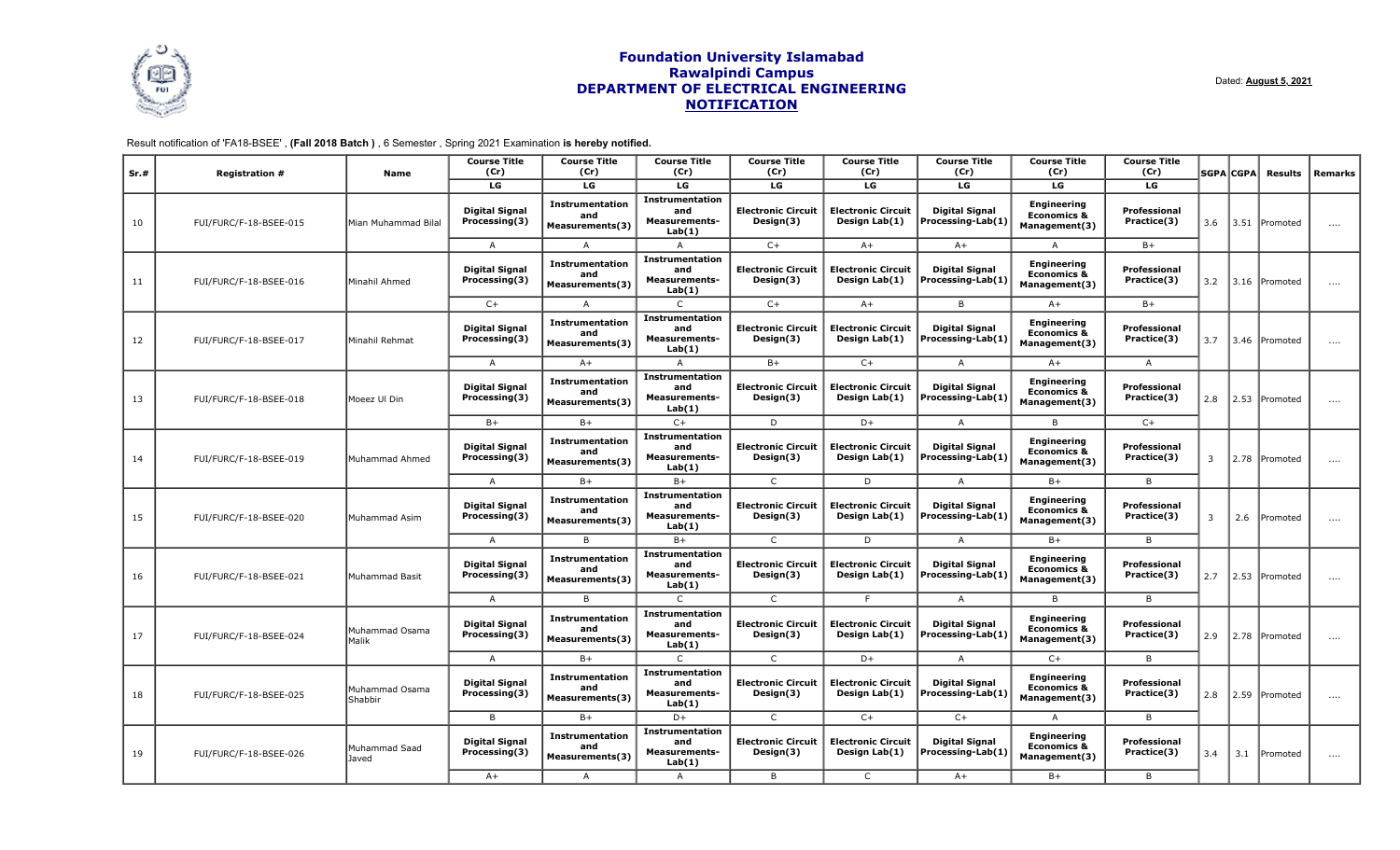

Dated: **August 5, 2021**

Result notification of 'FA18-BSEE' , **(Fall 2018 Batch )** , 6 Semester , Spring 2021 Examination **is hereby notified.**

| Sr.# | <b>Registration #</b>  | <b>Name</b>                     | <b>Course Title</b><br>(Cr)            | <b>Course Title</b><br>(Cr)                             | <b>Course Title</b><br>(Cr)                                     | <b>Course Title</b><br>(Cr)            | <b>Course Title</b><br>(Cr)                | <b>Course Title</b><br>(Cr)                | <b>Course Title</b><br>(Cr)                                   | <b>Course Title</b><br>(Cr) |      | <b>SGPA CGPA</b> | <b>Results</b> | Remarks        |  |  |  |  |
|------|------------------------|---------------------------------|----------------------------------------|---------------------------------------------------------|-----------------------------------------------------------------|----------------------------------------|--------------------------------------------|--------------------------------------------|---------------------------------------------------------------|-----------------------------|------|------------------|----------------|----------------|--|--|--|--|
|      |                        |                                 | LG                                     | LG                                                      | LG                                                              | LG                                     | LG                                         | LG                                         | LG                                                            | LG                          |      |                  |                |                |  |  |  |  |
| 20   | FUI/FURC/F-18-BSEE-027 | Muhammad Samiullah              | <b>Digital Signal</b><br>Processing(3) | <b>Instrumentation</b><br>and<br>Measurements(3)        | <b>Instrumentation</b><br>and<br>Measurements-<br>Lab(1)        | <b>Electronic Circuit</b><br>Design(3) | <b>Electronic Circuit</b><br>Design Lab(1) | <b>Digital Signal</b><br>Processing-Lab(1) | <b>Engineering</b><br><b>Economics &amp;</b><br>Management(3) | Professional<br>Practice(3) | 2.9  |                  | 2.52 Promoted  | $\cdots$       |  |  |  |  |
|      |                        |                                 | $B+$                                   | A                                                       | C                                                               | $\mathsf{C}$                           | F                                          | $B+$                                       | $B+$                                                          | B                           |      |                  |                |                |  |  |  |  |
| 21   | FUI/FURC/F-18-BSEE-031 | Muhammad Zain Ul<br>Abedin      | <b>Digital Signal</b><br>Processing(3) | <b>Instrumentation</b><br>and<br>Measurements(3)        | <b>Instrumentation</b><br>and<br><b>Measurements-</b><br>Lab(1) | <b>Electronic Circuit</b><br>Design(3) | <b>Electronic Circuit</b><br>Design Lab(1) | <b>Digital Signal</b><br>Processing-Lab(1) | <b>Engineering</b><br><b>Economics &amp;</b><br>Management(3) | Professional<br>Practice(3) | 3.2  | 2.56             | Promoted       | $\cdots$       |  |  |  |  |
|      |                        |                                 | B                                      | $\mathsf{A}$                                            | $C+$                                                            | B                                      | $B+$                                       | $C+$                                       | $\overline{A}$                                                | $B+$                        |      |                  |                |                |  |  |  |  |
| 22   | FUI/FURC/F-18-BSEE-032 | Musa Ikram                      | <b>Digital Signal</b><br>Processing(3) | <b>Instrumentation</b><br>and<br>Measurements(3)        | <b>Instrumentation</b><br>and<br><b>Measurements-</b><br>Lab(1) | <b>Electronic Circuit</b><br>Design(3) | <b>Electronic Circuit</b><br>Design Lab(1) | <b>Digital Signal</b><br>Processing-Lab(1) | <b>Engineering</b><br><b>Economics &amp;</b><br>Management(3) | Professional<br>Practice(3) | 2.7  | 2.4              | Promoted       | $\cdots$       |  |  |  |  |
|      |                        |                                 | $B+$                                   | $B+$                                                    | $D+$                                                            | D                                      | D                                          | $\overline{A}$                             | $B+$                                                          | $C+$                        |      |                  |                |                |  |  |  |  |
| 23   | FUI/FURC/F-18-BSEE-033 | Raia Abdul Hannan               | <b>Digital Signal</b><br>Processing(3) | <b>Instrumentation</b><br>and<br><b>Measurements(3)</b> | <b>Instrumentation</b><br>and<br><b>Measurements-</b><br>Lab(1) | <b>Electronic Circuit</b><br>Design(3) | <b>Electronic Circuit</b><br>Design Lab(1) | <b>Digital Signal</b><br>Processing-Lab(1) | <b>Engineering</b><br><b>Economics &amp;</b><br>Management(3) | Professional<br>Practice(3) | 2.9  |                  | 2.71 Promoted  | $\cdots$       |  |  |  |  |
|      |                        |                                 | $B+$                                   | $B+$                                                    | C                                                               | $\mathsf{C}$                           | $C+$                                       | $\mathsf{A}$                               | B                                                             | $C+$                        |      |                  |                |                |  |  |  |  |
| 24   | FUI/FURC/F-18-BSEE-035 | Saad Ahmed Siddigui             | <b>Digital Signal</b><br>Processing(3) | <b>Instrumentation</b><br>and<br>Measurements(3)        | <b>Instrumentation</b><br>and<br><b>Measurements-</b><br>Lab(1) | <b>Electronic Circuit</b><br>Design(3) | <b>Electronic Circuit</b><br>Design Lab(1) | <b>Digital Signal</b><br>Processing-Lab(1) | <b>Engineering</b><br><b>Economics &amp;</b><br>Management(3) | Professional<br>Practice(3) | 3.5  | 2.91             | Promoted       | $\cdots$       |  |  |  |  |
|      |                        |                                 | $\overline{A}$                         | $\overline{A}$                                          | $B+$                                                            | $B+$                                   | $C+$                                       | $\overline{A}$                             | $A+$                                                          | $B+$                        |      |                  |                |                |  |  |  |  |
| 25   | FUI/FURC/F-18-BSEE-036 | Saad zahid                      | <b>Digital Signal</b><br>Processing(3) | <b>Instrumentation</b><br>and<br>Measurements(3)        | <b>Instrumentation</b><br>and<br><b>Measurements-</b><br>Lab(1) | <b>Electronic Circuit</b><br>Design(3) | <b>Electronic Circuit</b><br>Design Lab(1) | <b>Digital Signal</b><br>Processing-Lab(1) | <b>Engineering</b><br><b>Economics &amp;</b><br>Management(3) | Professional<br>Practice(3) | 3.8  |                  | 3.77 Promoted  | $\cdots$       |  |  |  |  |
|      |                        |                                 | $A+$                                   | $A+$                                                    | A                                                               | $B+$                                   | $A+$                                       | $A+$                                       | A                                                             | A                           |      |                  |                |                |  |  |  |  |
| 26   | FUI/FURC/F-18-BSEE-037 | Saran Gul                       | <b>Digital Signal</b><br>Processing(3) | <b>Instrumentation</b><br>and<br>Measurements(3)        | <b>Instrumentation</b><br>and<br>Measurements-<br>Lab(1)        | <b>Electronic Circuit</b><br>Design(3) | <b>Electronic Circuit</b><br>Design Lab(1) | <b>Digital Signal</b><br>Processing-Lab(1) | <b>Engineering</b><br><b>Economics &amp;</b><br>Management(3) | Professional<br>Practice(3) | 3.5  |                  | 2.95 Promoted  | $\cdots$       |  |  |  |  |
|      |                        |                                 | A                                      | A                                                       | $A+$                                                            | B                                      | B                                          | A                                          | A                                                             | $B+$                        |      |                  |                |                |  |  |  |  |
| 27   | FUI/FURC/F-18-BSEE-039 | Shaiba Akhtar Khan              | <b>Digital Signal</b><br>Processing(3) | <b>Instrumentation</b><br>and<br><b>Measurements(3)</b> | <b>Instrumentation</b><br>and<br><b>Measurements-</b><br>Lab(1) | <b>Electronic Circuit</b><br>Design(3) | <b>Electronic Circuit</b><br>Design Lab(1) | <b>Digital Signal</b><br>Processing-Lab(1) | Engineering<br><b>Economics &amp;</b><br>Management(3)        | Professional<br>Practice(3) | 3.5  |                  | 3.05 Promoted  | $\ldots$ .     |  |  |  |  |
|      |                        |                                 | $B+$                                   | $\overline{A}$                                          | $B+$                                                            | $B+$                                   | D                                          | $\mathsf{A}$                               | A                                                             | A                           |      |                  |                |                |  |  |  |  |
| 28   | FUI/FURC/F-18-BSEE-040 | Syed Muhammad Ali<br>Naqi Kazmi | <b>Digital Signal</b><br>Processing(3) | <b>Instrumentation</b><br>and<br>Measurements(3)        | <b>Instrumentation</b><br>and<br><b>Measurements-</b><br>Lab(1) | <b>Electronic Circuit</b><br>Design(3) | <b>Electronic Circuit</b><br>Design Lab(1) | <b>Digital Signal</b><br>Processing-Lab(1) | <b>Engineering</b><br><b>Economics &amp;</b><br>Management(3) | Professional<br>Practice(3) | 2.9  |                  | 2.61 Promoted  | $\ldots$ .     |  |  |  |  |
|      |                        |                                 | $A+$                                   | B                                                       | $C+$                                                            | D+                                     | D                                          | $A+$                                       | B                                                             | B                           |      |                  |                |                |  |  |  |  |
| 29   | FUI/FURC/F-18-BSEE-041 | Syeda Tooba Munir               | Digital Signal<br>Processing(3)        | <b>Instrumentation</b><br>and<br>Measurements(3)        | <b>Instrumentation</b><br>and<br><b>Measurements-</b><br>Lab(1) | <b>Electronic Circuit</b><br>Design(3) | <b>Electronic Circuit</b><br>Design Lab(1) | <b>Digital Signal</b><br>Processing-Lab(1) | Engineering<br><b>Economics &amp;</b><br>Management(3)        | Professional<br>Practice(3) | 3.9  |                  | 3.45 Promoted  | $\cdots$       |  |  |  |  |
|      |                        |                                 |                                        |                                                         |                                                                 |                                        | $A+$                                       | $A+$                                       | $A+$                                                          | $A+$                        | $A+$ | $\mathsf{A}$     | $A+$           | $\overline{A}$ |  |  |  |  |